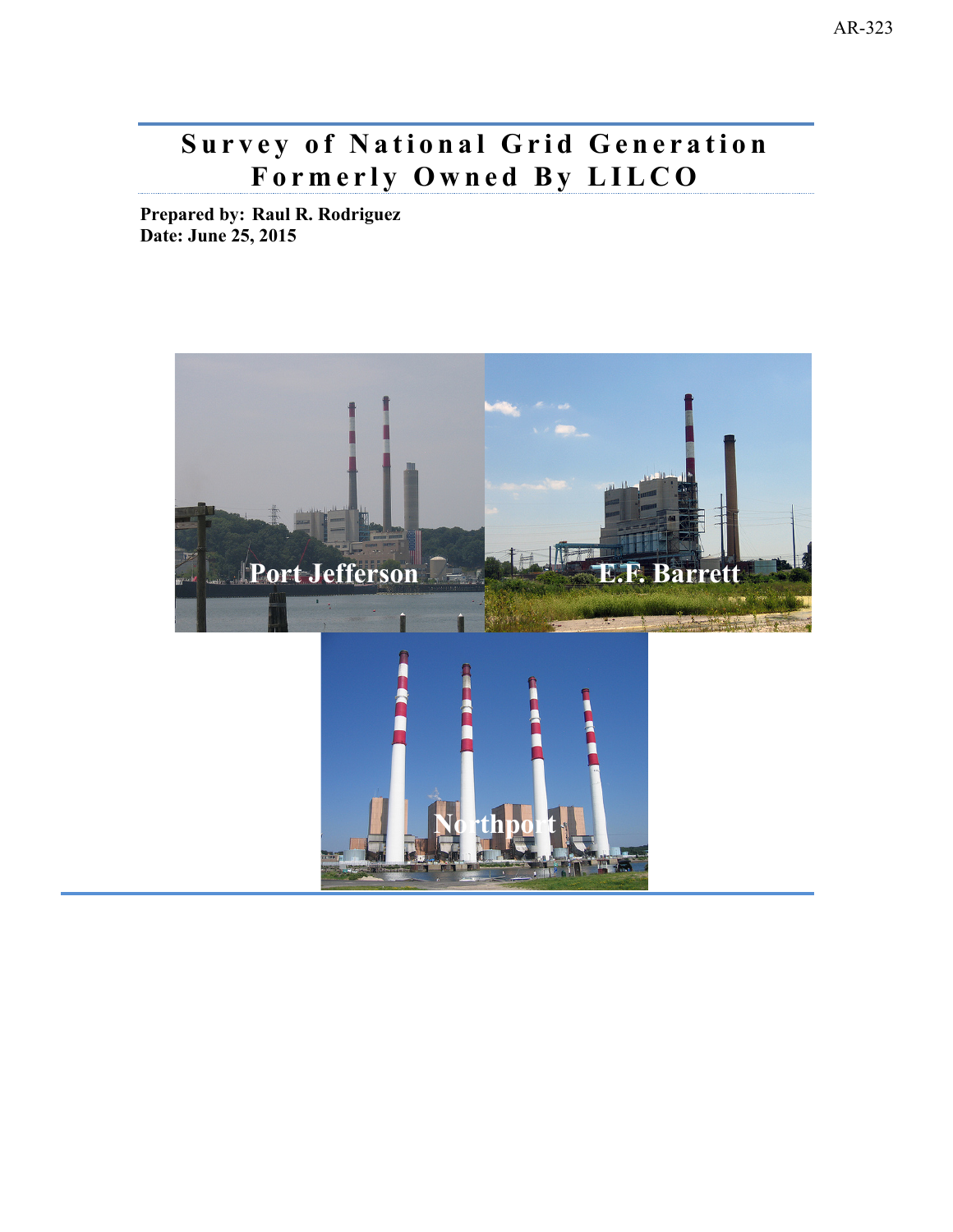# **Table of Contents**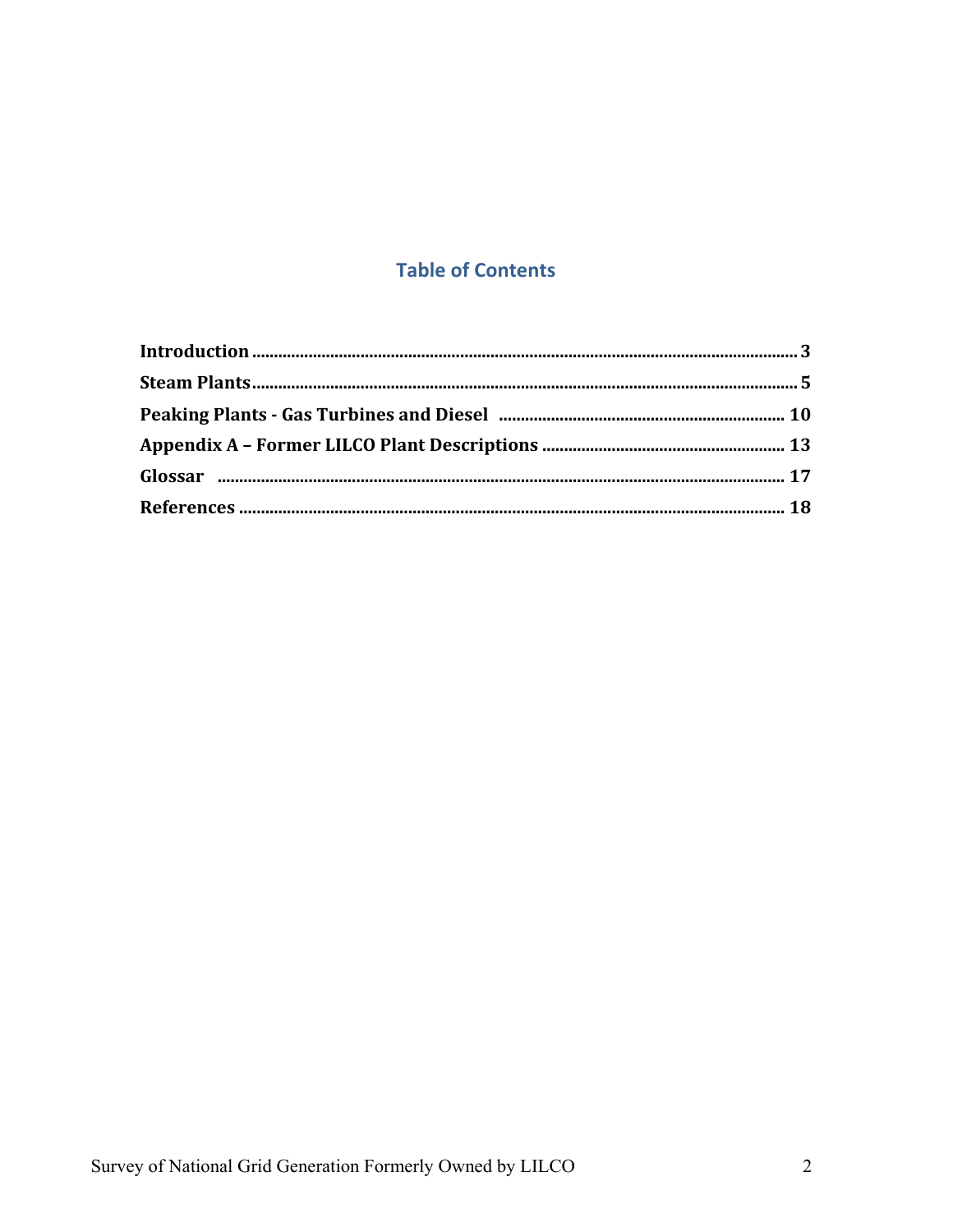# **Introduction**

The Long Island Power Authority (LIPA) has contracted for the capacity and energy from approximately 3,690 MW of generation owned by National Grid Generation LLC (National Grid) on Long Island that was formerly owned by the Long Island Lighting Company (LILCO). Approximately 2,320 MW of this generation are steam plants and the remaining approximately 1,370 MW are peaking gas turbines and diesel generation. Nearly all of this generation was installed in the 1960s and 1970s, with the oldest dating to the 1950s. A list of these National Grid generating units, and their capacity, year in service and type of facility (technology) is set forth on Table 1.

Given the age of this generating fleet, unit reliability is a significant concern. As discussed in this report, there is limited availability of replacement parts, particularly for the peaking units, and there has been a substantial loss of in-house knowledge of how to operate and maintain these old generating units in a safe and reliable manner. Moreover, the equipment in these generating units has aged to the point that the original equipment manufacturers (OEM) have very few personnel trained in this old technology.

As discussed herein, the majority of this former LILCO generation should be retired as soon as their generating capacity can be replaced. In addition to substantial concerns regarding their reliability, these generating units are grossly inefficient by today's standards and are environmentally unfriendly, both in terms of air emissions and water usage. These units need to be replaced by new, modern, highly efficient clean gas-fired combined cycle generation. Replacement of the old, former LILCO generating units with new combined cycle generation would improve significantly Long Island's economy and environment, as well as greatly improve the reliability of Long Island's electric grid.

| <b>Site</b>         | <b>Unit Number</b> | MW             | <b>Year In Service</b> | <b>Type</b>                            |
|---------------------|--------------------|----------------|------------------------|----------------------------------------|
| E. F. Barrett       | Unit 1             | 192.5          | 1956                   | Steam                                  |
| E. F. Barrett       | Unit 2             | 192.5          | 1963                   | Steam                                  |
| E. F. Barrett       | GT <sub>1</sub>    | 15             | 1970                   | GE Frame 5                             |
| E. F. Barrett       | GT <sub>2</sub>    | 15             | 1970                   | GE Frame 5                             |
| E. F. Barrett       | GT <sub>3</sub>    | 15             | 1970                   | GE Frame 5                             |
| E. F. Barrett       | GT <sub>4</sub>    | 15             | 1970                   | GE Frame 5                             |
| E. F. Barrett       | GT <sub>5</sub>    | 15             | 1970                   | GE Frame 5                             |
| E. F. Barrett       | GT <sub>6</sub>    | 15             | 1970                   | GE Frame 5                             |
| E. F. Barrett       | GT <sub>7</sub>    | 15             | 1970                   | GE Frame 5                             |
| E. F. Barrett       | GT <sub>8</sub>    | 15             | 1970                   | GE Frame 5                             |
| E. F. Barrett       | GT <sub>9</sub>    | 46.3           | 1971                   | Pratt and Whitney GG4 Twin Pack        |
| E. F. Barrett       | GT 10              | 46.3           | 1971                   | Pratt and Whitney GG4 Twin Pack        |
| E. F. Barrett       | GT 11              | 46.3           | 1971                   | Pratt and Whitney GG4 Twin Pack        |
| E. F. Barrett       | GT 12              | 46.3           | 1971                   | Pratt and Whitney GG4 Twin Pack        |
| <b>East Hampton</b> | GT <sub>1</sub>    | 18             | 1970                   | Pratt and Whitney GG4                  |
| <b>East Hampton</b> | No. 2              | $\overline{c}$ | 1962                   | Diesel                                 |
| <b>East Hampton</b> | No. 3              | $\overline{c}$ | 1962                   | Diesel                                 |
| <b>East Hampton</b> | No. 4              | $\overline{c}$ | 1962                   | Diesel                                 |
| <b>Glenwood</b>     | GT <sub>1</sub>    | 15             | 1967                   | GE Frame 5                             |
| <b>Glenwood</b>     | GT <sub>2</sub>    | 50             | 1972                   | GE Frame 7C                            |
| <b>Glenwood</b>     | GT <sub>3</sub>    | 50             | 1972                   | GE Frame 7C                            |
| Holtsville          | Unit 1             | 52.4           | 1974                   | Pratt and Whitney GG 4C1/C1D Twin Pack |

Table 1: Former LILCO Generating Units Now Owned by National Grid and Operated Under Contract to LIPA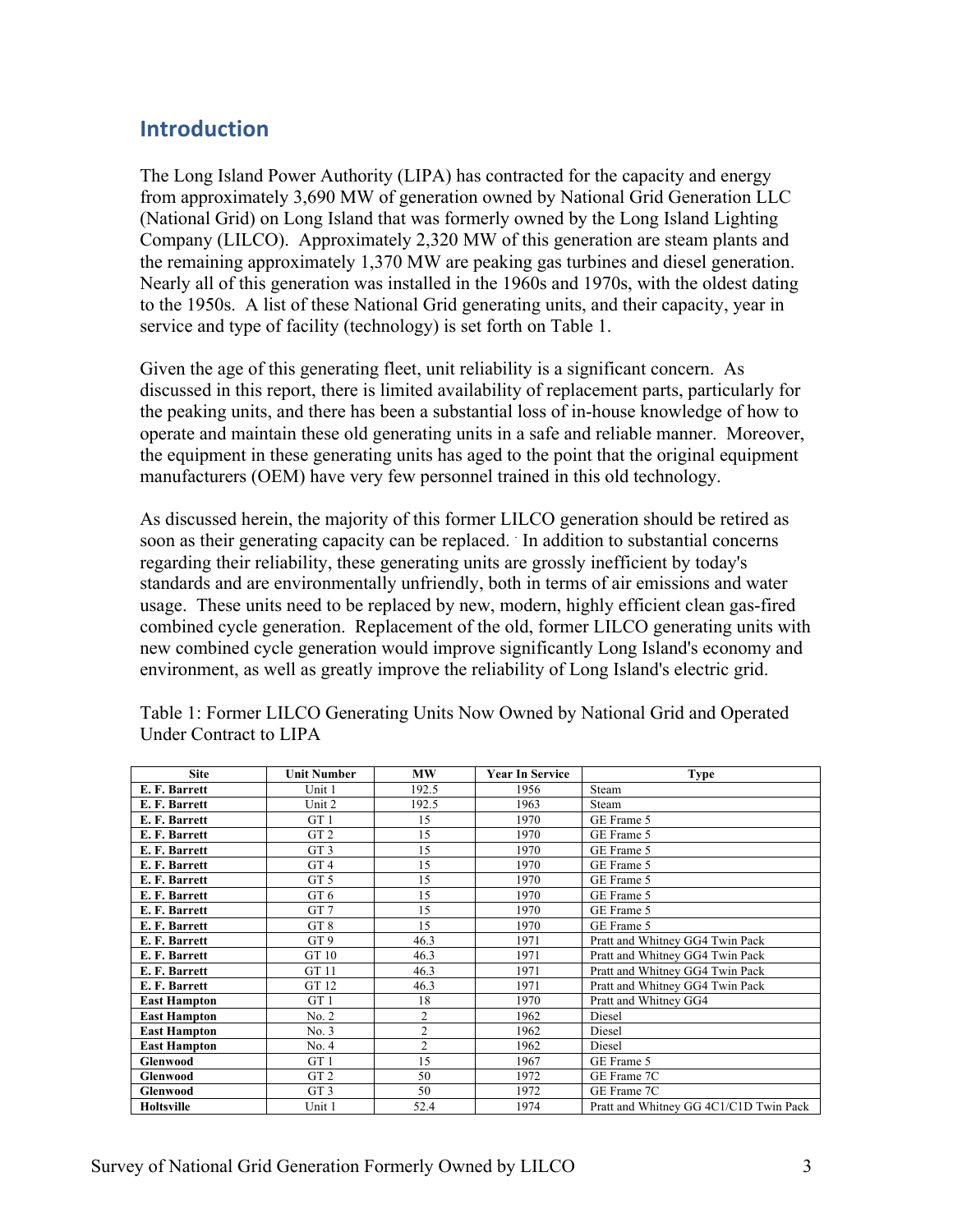| <b>Site</b>           | <b>Unit Number</b> | <b>MW</b> | <b>Year In Service</b> | <b>Type</b>                            |
|-----------------------|--------------------|-----------|------------------------|----------------------------------------|
| <b>Holtsville</b>     | Unit 2             | 52.4      | 1974                   | Pratt and Whitney GG 4C1/C1D Twin Pack |
| <b>Holtsville</b>     | Unit 3             | 52.4      | 1974                   | Pratt and Whitney GG 4C1/C1D Twin Pack |
| <b>Holtsville</b>     | Unit 4             | 52.4      | 1974                   | Pratt and Whitney GG 4C1/C1D Twin Pack |
| <b>Holtsville</b>     | Unit 5             | 52.4      | 1974                   | Pratt and Whitney GG 4C1/C1D Twin Pack |
| <b>Holtsville</b>     | Unit 6             | 52.4      | 1975                   | Pratt and Whitney GG 4C1/C1D Twin Pack |
| <b>Holtsville</b>     | Unit 7             | 52.4      | 1975                   | Pratt and Whitney GG 4C1/C1D Twin Pack |
| <b>Holtsville</b>     | Unit 8             | 52.4      | 1975                   | Pratt and Whitney GG 4C1/C1D Twin Pack |
| <b>Holtsville</b>     | Unit 9             | 52.4      | 1975                   | Pratt and Whitney GG 4C1/C1D Twin Pack |
| <b>Holtsville</b>     | Unit 10            | 52.4      | 1975                   | Pratt and Whitney GG 4C1/C1D Twin Pack |
| <b>Northport</b>      | Unit 1             | 388       | 1967                   | Steam                                  |
| <b>Northport</b>      | Unit 2             | 388       | 1968                   | Steam                                  |
| Northport             | Unit 3             | 388       | 1972                   | Steam                                  |
| <b>Northport</b>      | Unit 4             | 388       | 1977                   | Steam                                  |
| <b>Northport</b>      | GT <sub>1</sub>    | 13        | 1967                   | GE Frame 5                             |
| <b>Port Jefferson</b> | Unit 3             | 191.5     | 1958                   | Steam                                  |
| <b>Port Jefferson</b> | Unit 4             | 191.5     | 1960                   | Steam                                  |
| <b>Port Jefferson</b> | GT <sub>1</sub>    | 12        | 1966                   | GE Frame 5                             |
| Shoreham              | GT <sub>1</sub>    | 49        | 1971                   | GE Frame 7C                            |
| Shoreham              | GT <sub>2</sub>    | 15        | 1966                   | Pratt and Whitney GG 4                 |
| <b>Wading River</b>   | GT <sub>1</sub>    | 79.5      | 1989                   | GE Frame 7EA                           |
| <b>Wading River</b>   | GT <sub>2</sub>    | 79.5      | 1989                   | GE Frame 7EA                           |
| <b>Wading River</b>   | GT <sub>3</sub>    | 79.5      | 1989                   | GE Frame 7EA                           |
| Southampton           | GT <sub>1</sub>    | 11        | 1963                   | GE Frame 5                             |
| <b>Southold</b>       | GT <sub>1</sub>    | 12        | 1964                   | GE Frame 5                             |
| <b>West Babylon</b>   | GT <sub>4</sub>    | 49        | 1971                   | GE Frame 7C                            |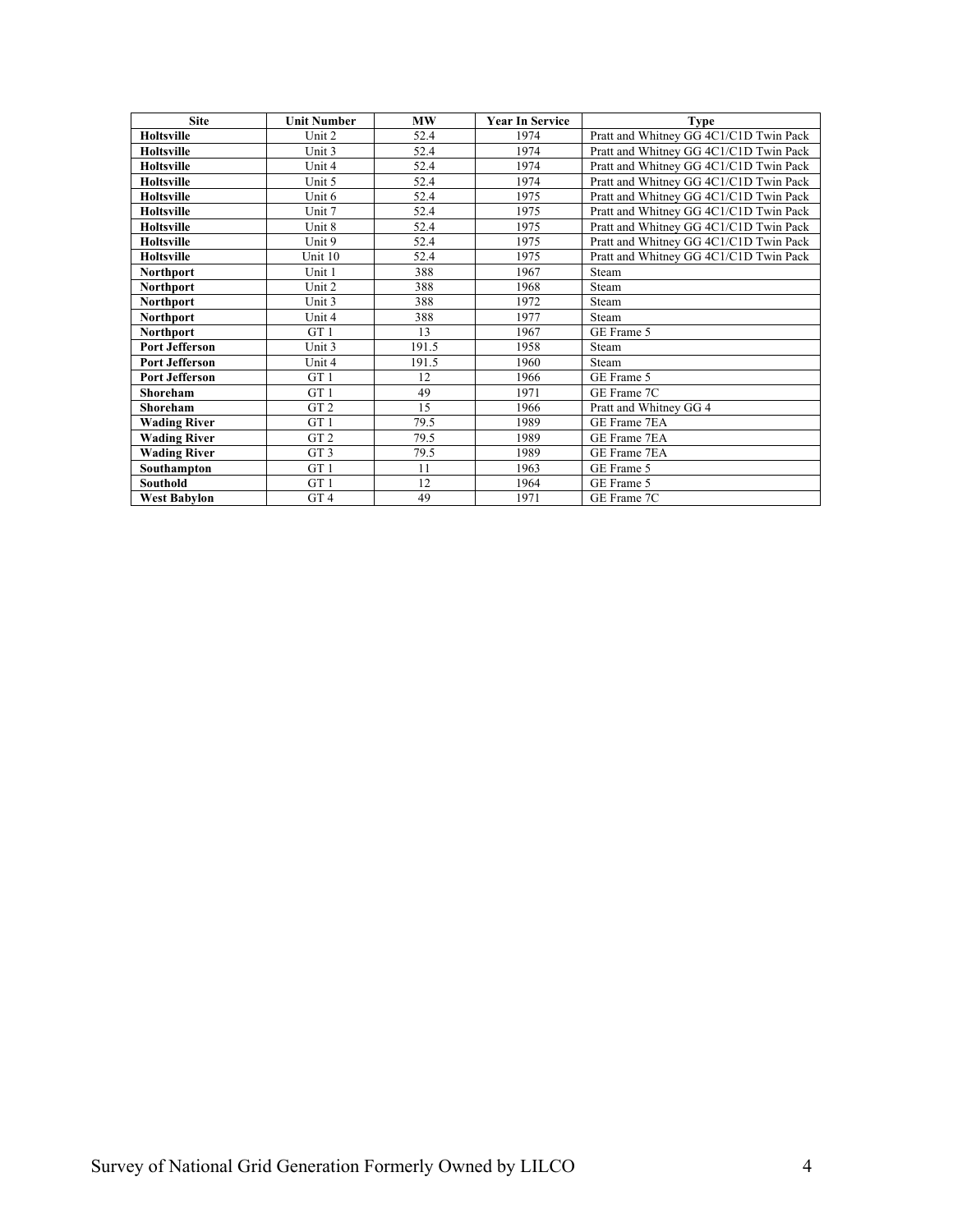# **Steam Plants**

 found in Appendix A. The three steam plants operate on natural gas, #1, #2 or #6 fuel National Grid owns and operates three major base load power plants which incorporate steam turbines as the prime movers to generate electricity. The Northport station is comprised of four similar units rated 388 MW each, which went into service between 1967 and 1977. The E.F. Barrett station and the Port Jefferson station each consist of two units. The E.F. Barrett and Port Jefferson units are similar and have ratings of approximately 190 MW each. The E.F. Barrett units were commissioned in 1956 and 1963. The Port Jefferson units entered service in 1958 and 1960. Details of each site are oil.

The specific steam units are listed in Table 2, below:

Table 2: Former LILCO Steam Units Owned by National Grid and Operated Under Contract to LIPA

| <b>Site</b>           | Unit Number | <b>MW</b> | <b>Year In Service</b> | Type  |
|-----------------------|-------------|-----------|------------------------|-------|
| E. F. Barrett         | Unit 1      | 192.5     | 1956                   | Steam |
| E. F. Barrett         | Unit 2      | 192.5     | 1963                   | Steam |
| <b>Northport</b>      | Unit 1      | 388       | 1967                   | Steam |
| <b>Northport</b>      | Unit 2      | 388       | 1968                   | Steam |
| <b>Northport</b>      | Unit 3      | 388       | 1972                   | Steam |
| <b>Northport</b>      | Unit 4      | 388       | 1977                   | Steam |
| Port Jefferson        | Unit 3      | 191.5     | 1958                   | Steam |
| <b>Port Jefferson</b> | Unit 4      | 191.5     | 1960                   | Steam |

The long term viability of the steam plants as reliable sources of capacity for Long Island is doubtful due to concerns common to all three of the National Grid steam plants.

### **Environmental Impacts**

### **Environmental Impacts o Once Through Cooling Systems**

All three of the steam plants use salt water from local bodies of water for plant cooling in "once through cooling systems."

 local water body, passing that water through heat exchangers in the plant, and returning foreign objects out of the plant cooling systems. Once through cooling systems have Once through cooling involves the withdrawal of very large quantities of water from the the heated water to the water body. Once through cooling systems impact the environment in two significant ways. First, they result in thermal pollution whereby the body of water is heated causing changes to the naturally occurring ecosystem. Second, these cooling systems result in significant damage to local fisheries through the entrapment of large numbers of fish eggs and larvae within the systems and the fish mortality from the impingement of fish on the grates of the screens installed to keep come under attack in many jurisdictions including New York due to significant concerns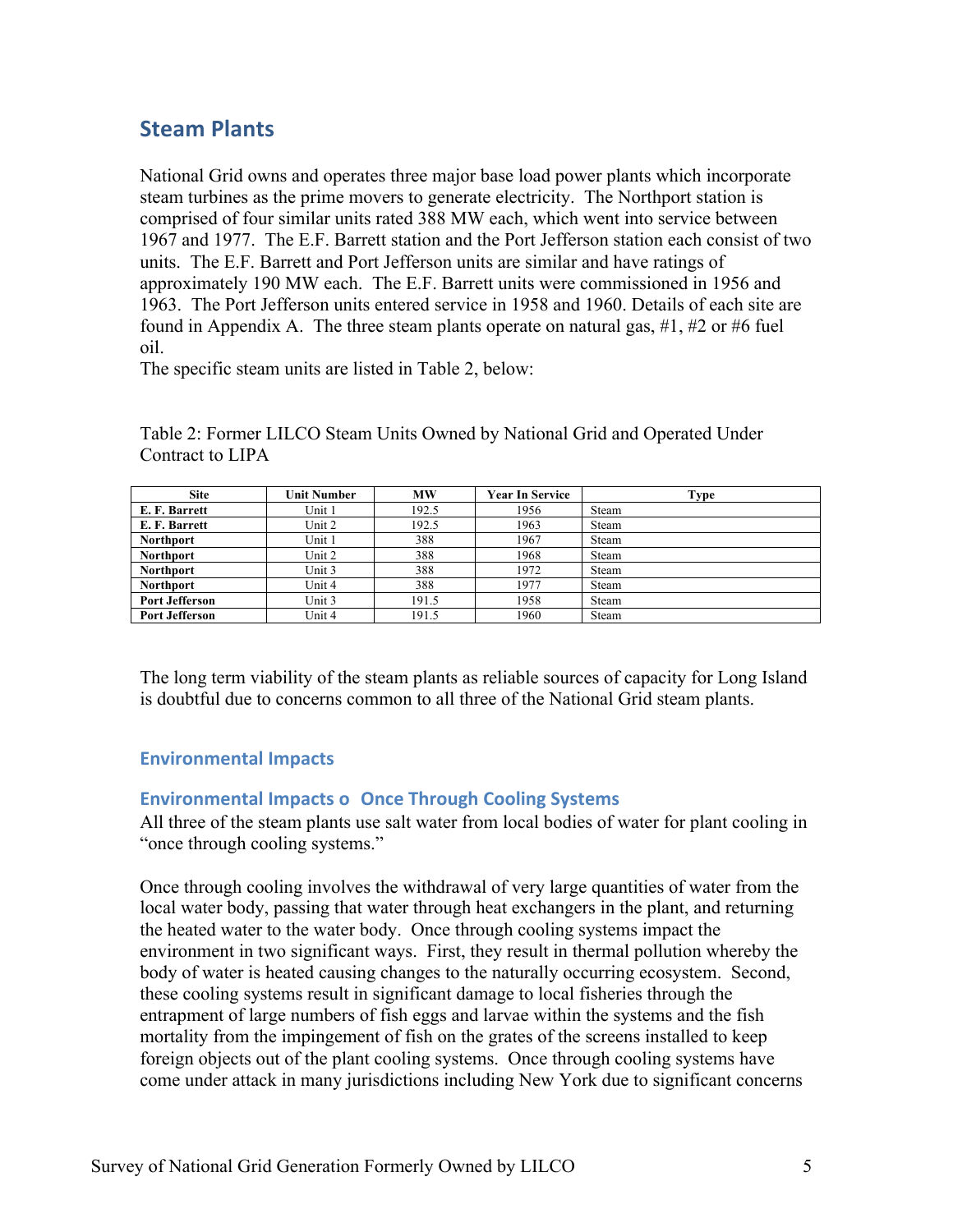about the impacts of such systems on aquatic organisms. The long term permitability of these systems is uncertain.

#### **Port Jefferson Plant**

 for example, in 2011, as part of the renewal of the Port Jefferson plant's State Pollution The environmental concerns regarding once through cooling systems are so acute that, Discharge Eliminate System ("SPDES") permit, the major permit relating to use of water from Port Jefferson Harbor, the Port Jefferson plant has been limited to a maximum annual capacity factor of only 15%, has been required to install new cooling water pump controls and new cooling water screens that are more "fish friendly," and have accepted a new limitation of no more than a 30 degree differential between the cold water removed from the harbor and the heated water discharged back to it.

#### **New York State Department of Environmental Conservation Report**

The New York State Department of Environmental Protection summarized these impacts to the environment in a 2010 report. Selected data from that report for the Long Island plants is summarized in Table 3 below.

Table 3: Annual Entrainment and Impingement Data for Long Island Generating Plants using once through cooling. (Source: NYSDEC Policy Document on Best Technology Available for Cooling Water Intake Structures, 2010)

| <b>Station</b> | Capacity | Cooling           | Waterbody       | Entrainment         | Impingement             |
|----------------|----------|-------------------|-----------------|---------------------|-------------------------|
|                | (MW)     | <b>Water Flow</b> |                 | in Cooling          | on Screens <sup>3</sup> |
|                |          | $(MGD)^{1}$       |                 | System <sup>2</sup> |                         |
| E.F. Barrett   | 384      | 294               | Barnum's        | 906,259,233         | 176,044                 |
|                |          |                   | Cove (Western   |                     |                         |
|                |          |                   | Bays)           |                     |                         |
| Northport      | 1522     | 939               | LI Sound        | 8,430,608,238       | 127,118                 |
| Port           | 385      | 399               | Pt. Jeff Harbor | 1,014,950,951       | 76,104                  |
| Jefferson      |          |                   |                 |                     |                         |

<sup>1</sup> Millions of Gallons per Day

<sup>2</sup>Entrainment figures reflect the number of all life stages of fish which pass through the intake screening devices of a

cooling system. 100% mortality is assumed for entrained organisms.<br><sup>3</sup> Impingement figures reflect the number of fish that are trapped by the inlet screens, whether returned alive to the waterbody or not.

The data is from the latest data available to DEC at the time of its report.

Water use at newer plants is a fraction of that used in plants with once through cooling. In contrast with the volume of water used at the National Grid Steam plants with once through cooling, the air cooled, 350MW Caithness Long Island plant uses on average less than 17 gallons of water per minute or 0.02 million gallons per day.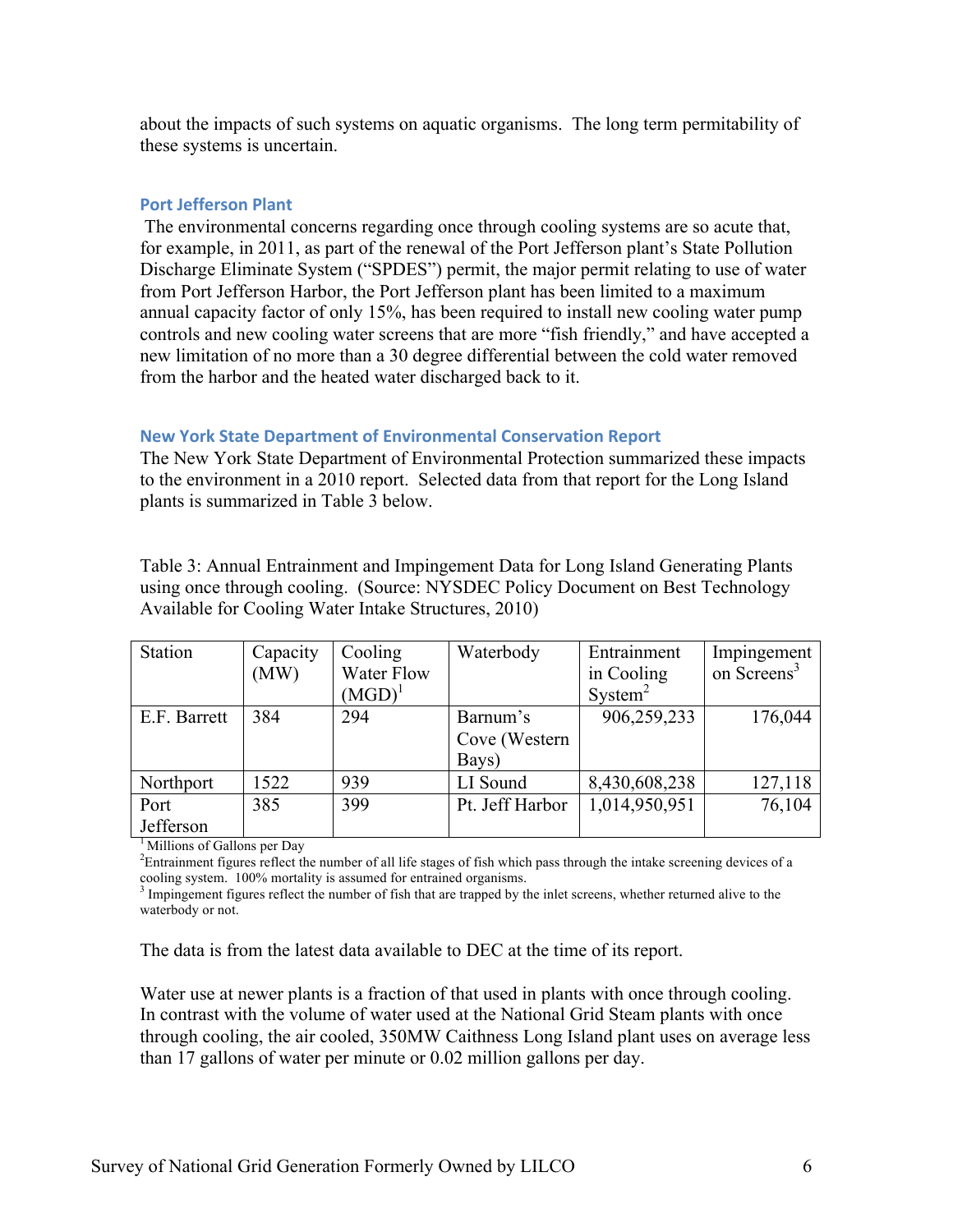### **Air Emissions**

Due to the age and technology of the steam plants, the National Grid steam plants are significant sources of air pollution, emitting orders of magnitude more air pollutants than a modern base load, combined cycle power plant.

The table below summarizes the emissions of various pollutants per unit of electrical output for the National Grid steam plants. The data is derived from filings of emissions data with the NYSDEC and production data filed with the U.S. Department of Energy. Data for the Caithness Long Island plant was calculated as an example of a modern gasfired, base load combined cycle power plant.

| Facility       | CO       | <b>NO<sub>x</sub></b> | <b>PM10</b> | SO <sub>2</sub> |
|----------------|----------|-----------------------|-------------|-----------------|
|                | (lb/MWh) | (lb/MWh)              | (lb/MWh)    | (lb/MWh)        |
| E.F. Barrett   |          |                       | 0.11        | 0.03            |
| Northport      | 0.92     | 0.88                  | 0.13        | 0.64            |
| Port Jefferson | .03      | 0.86                  | 0.14        | 0.88            |
|                |          |                       |             |                 |

Table 4: Average Annual Air Emissions of National Grid Steam Power Plants 2010-2013

(CO=Carbon Monoxide, NOx=Nitrogen Oxides, PM10=Particulate Matter, SO2=Sulfur Dioxide, , lb/MWh= pounds per megawatt-hour)

In sharp contrast, the approximately 350 MW Caithness Long Island plant, which went into commercial operation in 2009, has much lower emissions as shown in the table below:

| Facility              |          | NOx      | <b>PM10</b> | SO <sub>2</sub> |  |  |
|-----------------------|----------|----------|-------------|-----------------|--|--|
|                       | (lb/MWh) | (lb/MWh) | (lb/MWh)    | (lb/MWh)        |  |  |
| <b>Caithness Long</b> | $0.02\,$ | 0.12     | 0.03        | 0.01            |  |  |
| Island                |          |          |             |                 |  |  |

Table 4A: Average Air Emissions of Caithness Long Island 2010-2013

The chart below compares the air emissions from the steam plants with that of a new combined cycle plant.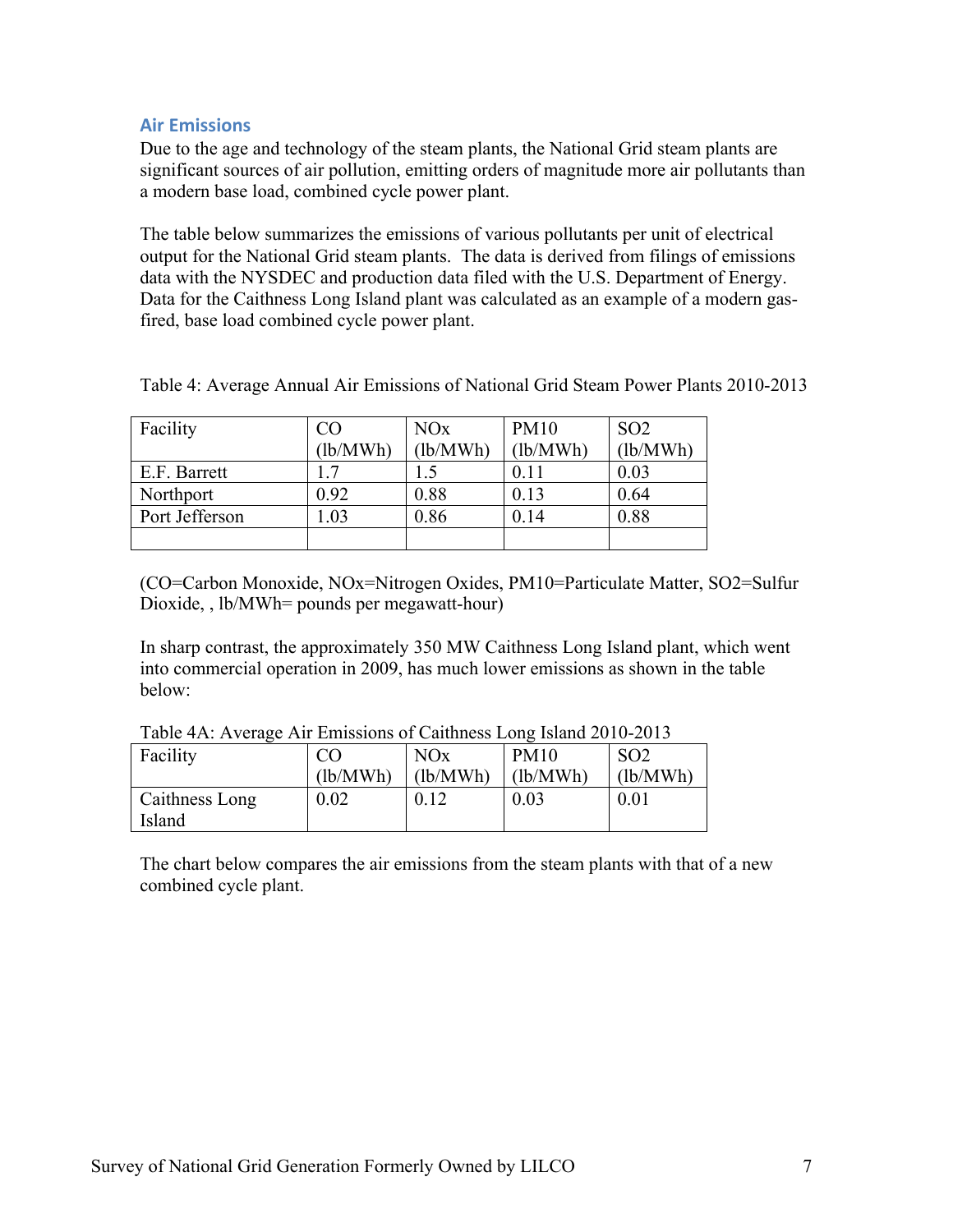

## **Other Environmental Impacts**

#### **Asbestos-Based Insulation and Lead Based Paints at National Grid Steam Plants**

Due to the age of the facilities and the fuels which have been used and stored at the three steam plant sites, they all share – to varying degrees – concerns of ongoing environmental contamination. All of these plants contain asbestos-based insulation and lead based paints, which result in the need to remediate equipment prior to some maintenance work. All of the sites contain facilities to store and transport heavy fuel oil and have experienced leaks and spills over the history of the plants.

### **Susceptibility t Coastal Storms**

flooding event. All three of the National Grid steam plants are located on the shores of Long Island due to their need of large volumes of water for their once through cooling systems. Typically, the ground floor of coastal plants is located slightly above the fifty or one hundred-year historical flood level. As Long Island experienced in 2011 (Hurricanes Irene and Lee) and 2012 (Superstorm Sandy), flooding more severe than those levels has recently been associated with tropical storms and hurricanes, which seem to be more and more prevalent as the impacts of global climate change are seen. The redrawing of federal flood maps, modification of building codes in coastal areas to include higher structural elevation requirements and other changes in the time since Superstorm Sandy raise serious concerns about the resiliency of these facilities during a several coastal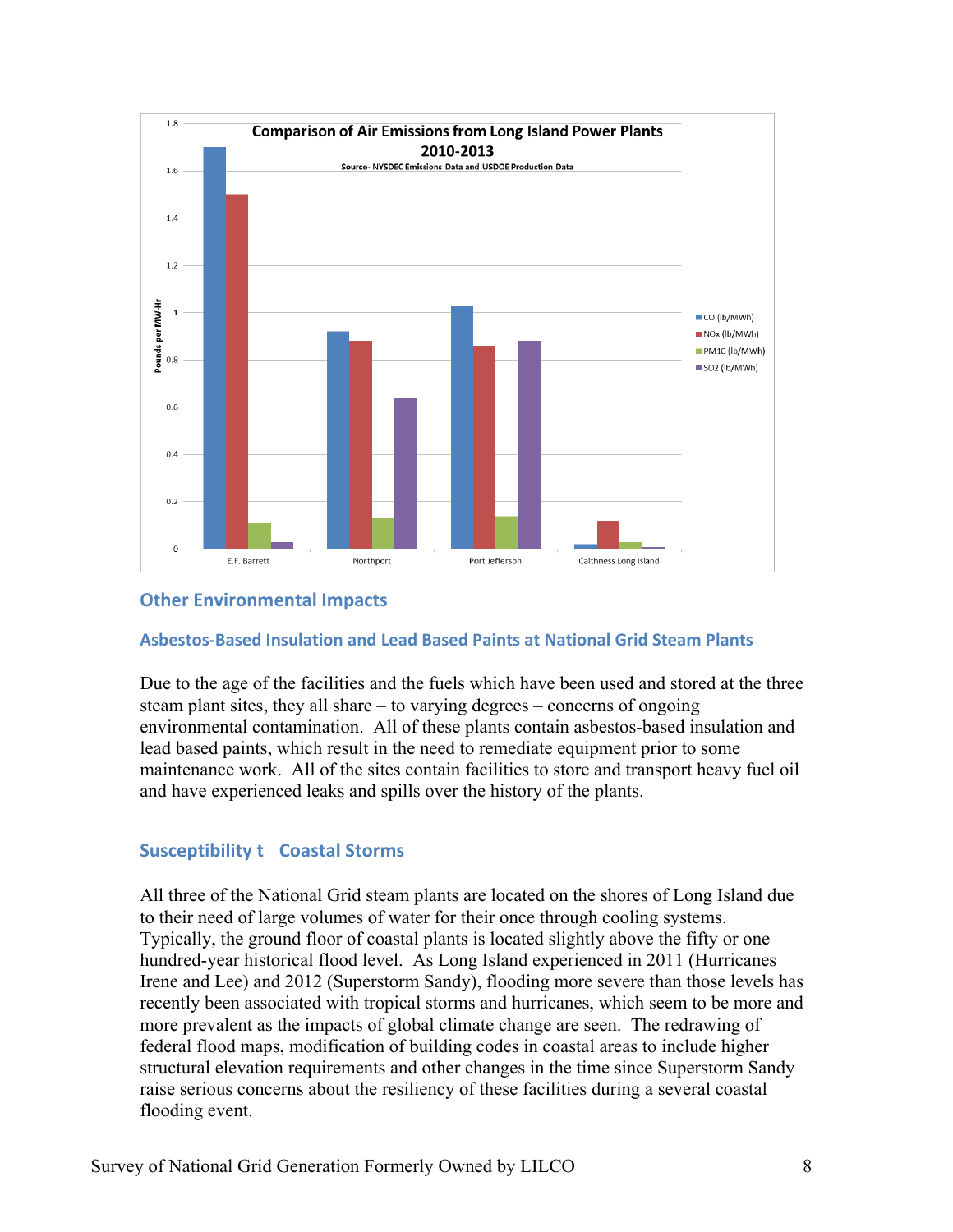as a result of these storms. The NYISO report on Superstorm Sandy reported these Many power plants in the metropolitan area saw significant damage and extended outages outages having consisted of the Cross Sound Cable connection between Connecticut and Long Island tripping off line followed by eleven 138 kV Long Island transmission lines, the DC Neptune cable (660 MW) between Long Island and New Jersey, followed by the second Long Island intertie to Connecticut, the Northport-Norwalk Cable (300 MW) as well as the loss of 570 MW of Long Island's generation capacity. For the remainder of the storm Long Island was electrically connected to the Eastern Interconnection only through the four ties to Con Edison: the 138 kV 901  $&$  903 and the 345 kV Y49, and Y50 lines. Of approximately 2500MW of transmission interties that cross the Atlantic Ocean or Long Island Sound to reach Long Island, approximately 1300MW were out of service during Sandy.

#### **Obsolescence**

 the field instruments that drive that interface are still as old as the plant. Port Jefferson burner to insert "fuel guns" into the boiler and manually manipulate steam and oil valves. Due to the age of the equipment at all three of the steam plants, continued reliability is a concern. Parts are increasingly hard to get for older equipment, which raises the costs of repairs or dictates that plant equipment must be replaced rather than be repaired in certain cases, which increases the cost of operation. The plants have had some upgrades to the control systems including upgrades to computer based operator interfaces, but many of and E.F. Barrett, being the older of the plants, obviously are most at risk of obsolescence. As an example of the older technology at these two plants, the process of raising and lowering load when burning oil requires the operators to physically move from burner to Compared to the automated fuel control at a modern plant, this method requires significant physical effort by people, is slower, more prone to fuel leaks and provides a less consistent ramping rate to the grid.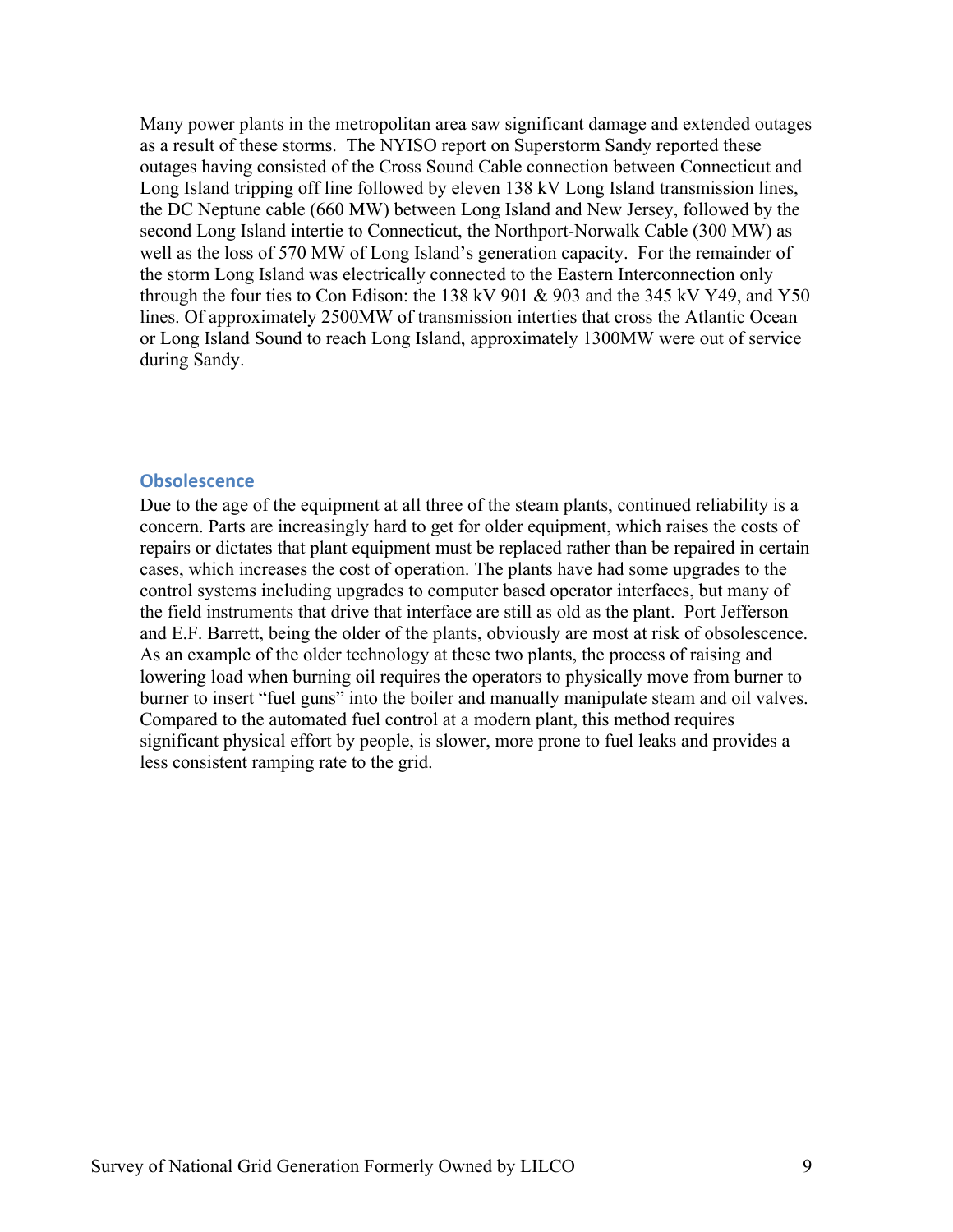# **Peaking Plants - Gas Turbines and Diesels**

LIPA has contracted for the capacity and energy from 39 oil-fired peaking units totaling approximately 1370 MW, which are owned by National Grid (the units were formerly owned by LILCO). These units are located at eleven sites ranging from western Nassau County to the twin forks of eastern Suffolk County. All but three of the units were installed between 1962 and 1975, forty to fifty-three years ago.

 units). The peaking units are listed in the table below. There are several types of peaking generating units included in the fleet of former LILCO generating units still in service, with several variations of some types: Diesels (3 units), General Electric Frame 5 gas turbines (13 units), Pratt and Whitney GG4 gas turbines (2 units comprised of one turbine and 14 units comprised of 2 turbines each), General Electric Frame 7C gas turbines (4 units) and General Electric Frame 7EA gas turbines (3

| <b>Site</b>           | <b>Unit Number</b> | <b>MW</b>               | <b>Year In Service</b> | <b>Type</b>                            |
|-----------------------|--------------------|-------------------------|------------------------|----------------------------------------|
| E. F. Barrett         | GT <sub>1</sub>    | 15                      | 1970                   | GE Frame 5                             |
| E. F. Barrett         | GT <sub>2</sub>    | 15                      | 1970                   | GE Frame 5                             |
| E. F. Barrett         | GT <sub>3</sub>    | 15                      | 1970                   | GE Frame 5                             |
| E. F. Barrett         | GT <sub>4</sub>    | 15                      | 1970                   | GE Frame 5                             |
| E. F. Barrett         | GT <sub>5</sub>    | 15                      | 1970                   | GE Frame 5                             |
| E. F. Barrett         | GT <sub>6</sub>    | 15                      | 1970                   | GE Frame 5                             |
| E. F. Barrett         | GT <sub>7</sub>    | 15                      | 1970                   | GE Frame 5                             |
| E. F. Barrett         | GT8                | 15                      | 1970                   | GE Frame 5                             |
| E. F. Barrett         | GT9                | 46.3                    | 1971                   | Pratt and Whitney GG4 Twin Pack        |
| E. F. Barrett         | GT 10              | 46.3                    | 1971                   | Pratt and Whitney GG4 Twin Pack        |
| E. F. Barrett         | GT 11              | 46.3                    | 1971                   | Pratt and Whitney GG4 Twin Pack        |
| E. F. Barrett         | GT 12              | 46.3                    | 1971                   | Pratt and Whitney GG4 Twin Pack        |
| <b>East Hampton</b>   | GT <sub>1</sub>    | 18                      | 1970                   | Pratt and Whitney GG4                  |
| <b>East Hampton</b>   | No. 2              | $\overline{c}$          | 1962                   | Diesel                                 |
| <b>East Hampton</b>   | No. 3              | $\overline{\mathbf{c}}$ | 1962                   | Diesel                                 |
| <b>East Hampton</b>   | No. 4              | $\overline{2}$          | 1962                   | Diesel                                 |
| Glenwood              | GT <sub>1</sub>    | $\overline{15}$         | 1967                   | GE Frame 5                             |
| Glenwood              | GT <sub>2</sub>    | 50                      | 1972                   | GE Frame 7C                            |
| <b>Glenwood</b>       | GT <sub>3</sub>    | 50                      | 1972                   | GE Frame 7C                            |
| <b>Holtsville</b>     | Unit 1             | 52.4                    | 1974                   | Pratt and Whitney GG 4C1/C1D Twin Pack |
| Holtsville            | Unit 2             | 52.4                    | 1974                   | Pratt and Whitney GG 4C1/C1D Twin Pack |
| Holtsville            | Unit 3             | 52.4                    | 1974                   | Pratt and Whitney GG 4C1/C1D Twin Pack |
| Holtsville            | Unit 4             | 52.4                    | 1974                   | Pratt and Whitney GG 4C1/C1D Twin Pack |
| Holtsville            | Unit 5             | 52.4                    | 1974                   | Pratt and Whitney GG 4C1/C1D Twin Pack |
| Holtsville            | Unit 6             | 52.4                    | 1975                   | Pratt and Whitney GG 4C1/C1D Twin Pack |
| Holtsville            | Unit 7             | 52.4                    | 1975                   | Pratt and Whitney GG 4C1/C1D Twin Pack |
| <b>Holtsville</b>     | Unit 8             | 52.4                    | 1975                   | Pratt and Whitney GG 4C1/C1D Twin Pack |
| Holtsville            | Unit 9             | 52.4                    | 1975                   | Pratt and Whitney GG 4C1/C1D Twin Pack |
| <b>Holtsville</b>     | Unit 10            | 52.4                    | 1975                   | Pratt and Whitney GG 4C1/C1D Twin Pack |
| <b>Northport</b>      | GT <sub>1</sub>    | 13                      | 1967                   | GE Frame 5                             |
| <b>Port Jefferson</b> | GT <sub>1</sub>    | 12                      | 1966                   | GE Frame 5                             |
| Shoreham              | GT <sub>1</sub>    | 49                      | 1971                   | GE Frame 7C                            |
| Shoreham              | GT <sub>2</sub>    | $\overline{15}$         | 1966                   | Pratt and Whitney GG 4                 |
| <b>Wading River</b>   | GT <sub>1</sub>    | 79.5                    | 1989                   | GE Frame 7EA                           |
| <b>Wading River</b>   | GT <sub>2</sub>    | 79.5                    | 1989                   | GE Frame 7EA                           |
| <b>Wading River</b>   | GT <sub>3</sub>    | 79.5                    | 1989                   | GE Frame 7EA                           |
| Southampton           | GT <sub>1</sub>    | 11                      | 1963                   | GE Frame 5                             |
| <b>Southold</b>       | GT <sub>1</sub>    | $\overline{12}$         | 1964                   | GE Frame 5                             |
| <b>West Babylon</b>   | GT <sub>4</sub>    | 49                      | 1971                   | GE Frame 7C                            |

Table 5: Former LILCO Peaking Plants Owned by National Grid and Operated Under Contract to LIPA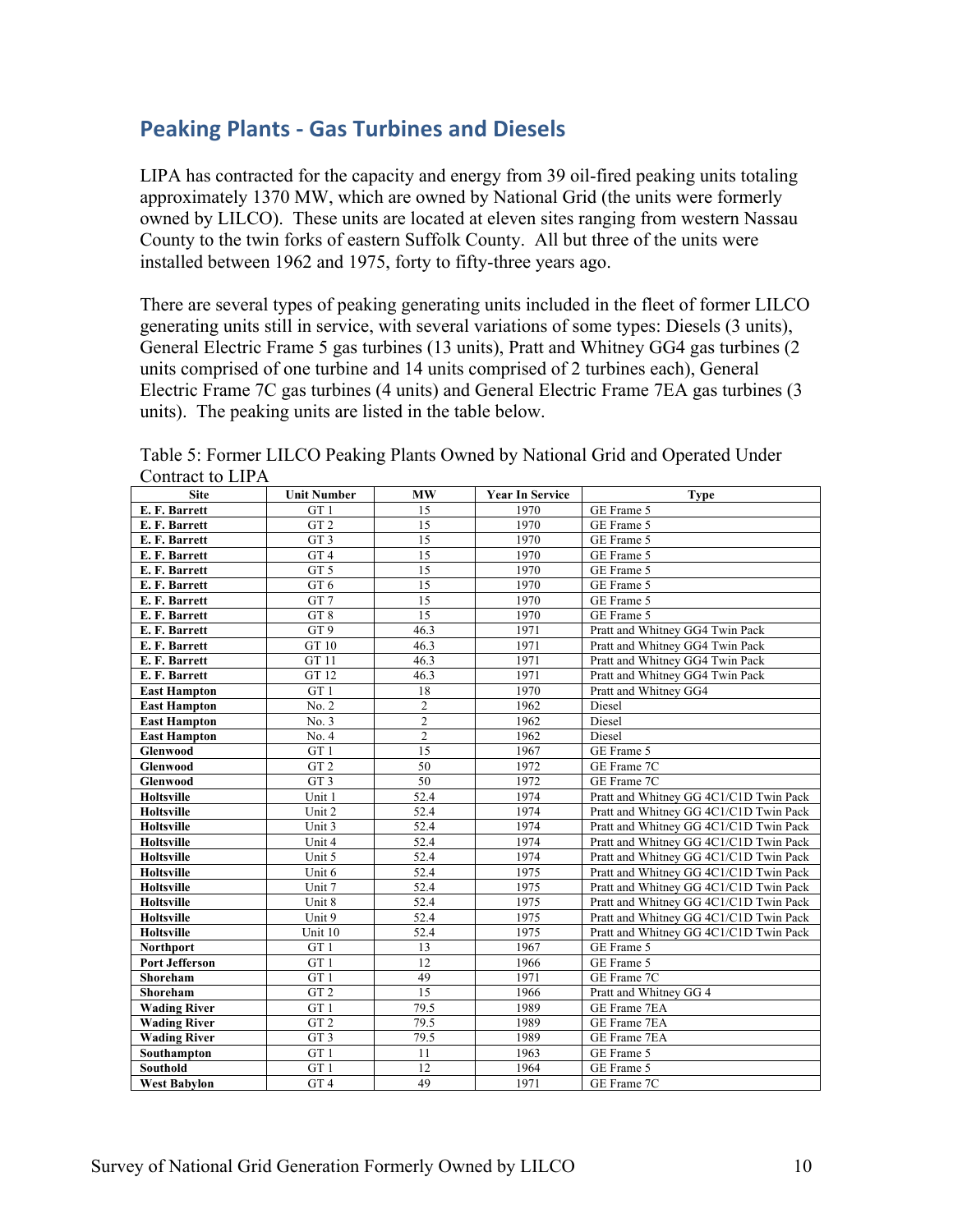There are several serious issues common to all of the peaking units:

#### **Obsolescence**

Due to the age of the peaking units, continued reliability is a concern. The newest of these units were installed in 1989 and many are over forty years old. Parts are increasingly hard to get for older equipment which raises the costs of repairs or dictates that plant equipment must be replaced rather than repaired in certain cases which increases the cost of operation.

Control systems are especially vulnerable to obsolescence. In particular, many of the General Electric Frame 5 and all the Frame 7C units are operating with very old control systems that date to the original installation of the units. These systems are no longer well supported by the original equipment manufacturer ("OEM"). Parts and expertise to repair these systems are growing scarce in the marketplace. The control systems on most of the Pratt and Whitney units have been replaced with third party, non-OEM systems. The diesels at East Hampton are particularly old and have had their control systems modified by LILCO and National Grid personnel to resolve issues that have arisen. While third party and in-house modifications may function well, such non-standard installations rely on the expertise and knowledge of the particular individuals with history on the units. Such history and expertise lies with an aging National Grid workforce and it is unclear how successfully such history is passed on to current personnel as the workforce turns over.

 installed. An existing rotor may cost up to \$500,000 to refurbish and the life assessments Due to the high temperatures and high stresses experienced by the rotating components of a gas turbine, these components have a finite life – referred to as "rotor life". Many of the Frame 5 engines in service on Long Island are approaching the end of their rotor lives. In order to continue to operate a gas turbine past its rotor life, either a new or refurbished rotor must be installed. As an alternative to replacing the rotor, a program of life assessments can be undertaken where the remaining useful life of the rotor and recommended assessment interval is periodically determined. The unit can then be run until the next assessment. New rotors for these older units are scarce in the market. Anecdotally, there are used rotors available for approximately \$350,000 each. These would need to be inspected and partially refurbished at additional cost before being inspections costs are around \$80,000 plus the cost of any repairs identified.

#### **Environmental Impacts**

Generally, the peaking plants on Long Island continue to operate with few or no air emissions controls. Since these units were installed before the requirements for low emission generation and before many of the current emissions control technologies were developed, they were not originally installed with air pollution controls and with only a few exceptions have not been upgraded since installation. Due to complaints from neighbors of the facility, the Holbrook units have had some upgrades to control NOx and the Wading River units were installed with an early generation of emissions controls.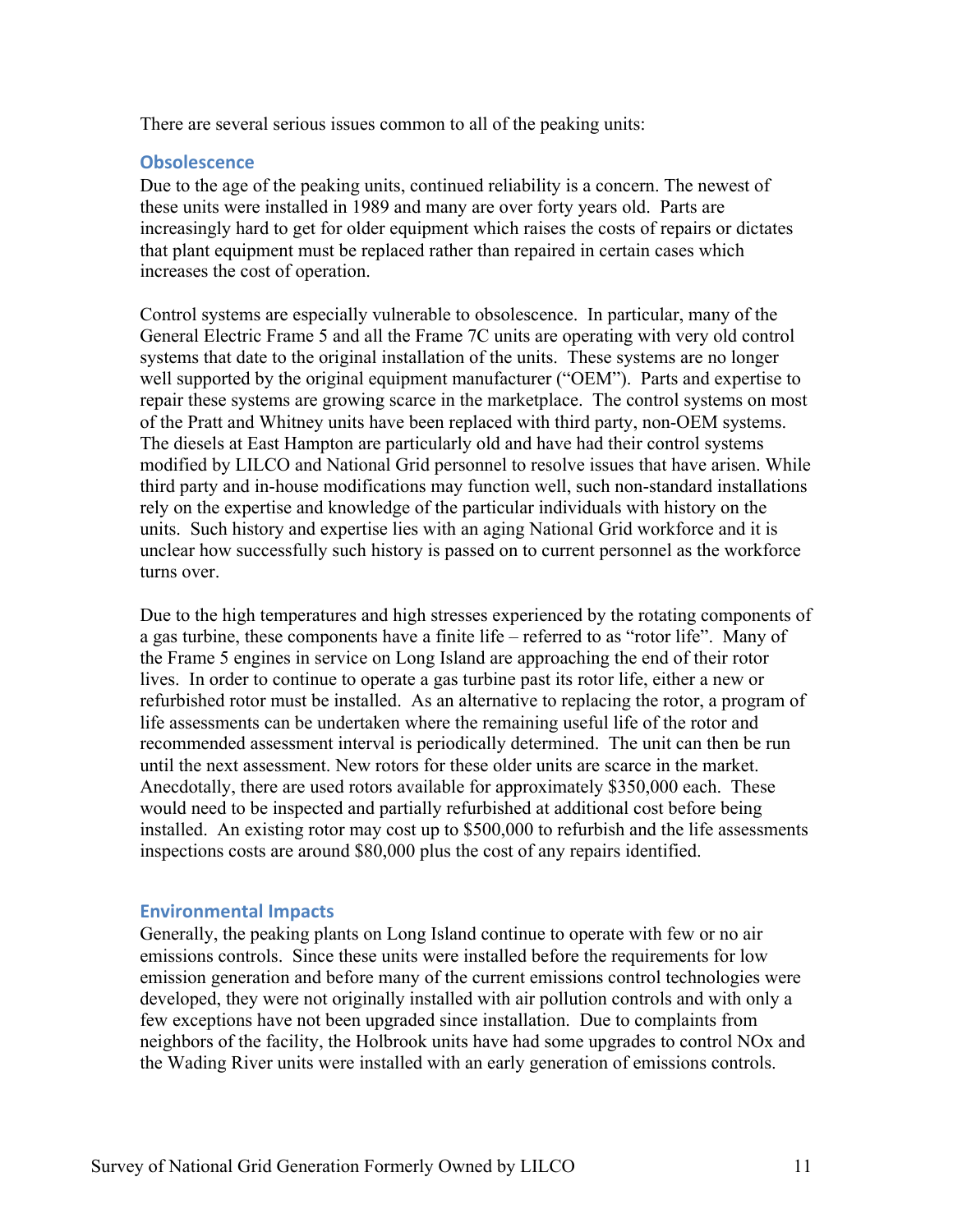## **Fuel Supply**

The peaking units burn various light distillate liquid fuels from kerosene to diesel fuel to #2 fuel oil (similar to home heating oil). Other than the Holbrook gas turbines, all of the peaking plants on Long Island rely on tanker trucks transporting the oil from terminal facilities to the tanks located on the plant sites. Such transportation has inherent risks to the reliable operation of the plants including:

- $\bullet$  The cost and effort of continuous tank monitoring/testing to comply with fuel specifications,
- ® Availability of fuel; many distillate fuels have seasonal availability that may not coincide with the electric demand on the units,
- ® Availability of trucks for delivery on peak demand days
- ® Many of the site tanks, such as those at Barrett are close to bodies of water which magnifies the risk in the case of spill during loading or operation,
- ® Transit times from the fuel racks to some of the sites for deliveries and susceptibility to traffic delays and congestion at loading racks,
- Community sensitivity to truck deliveries.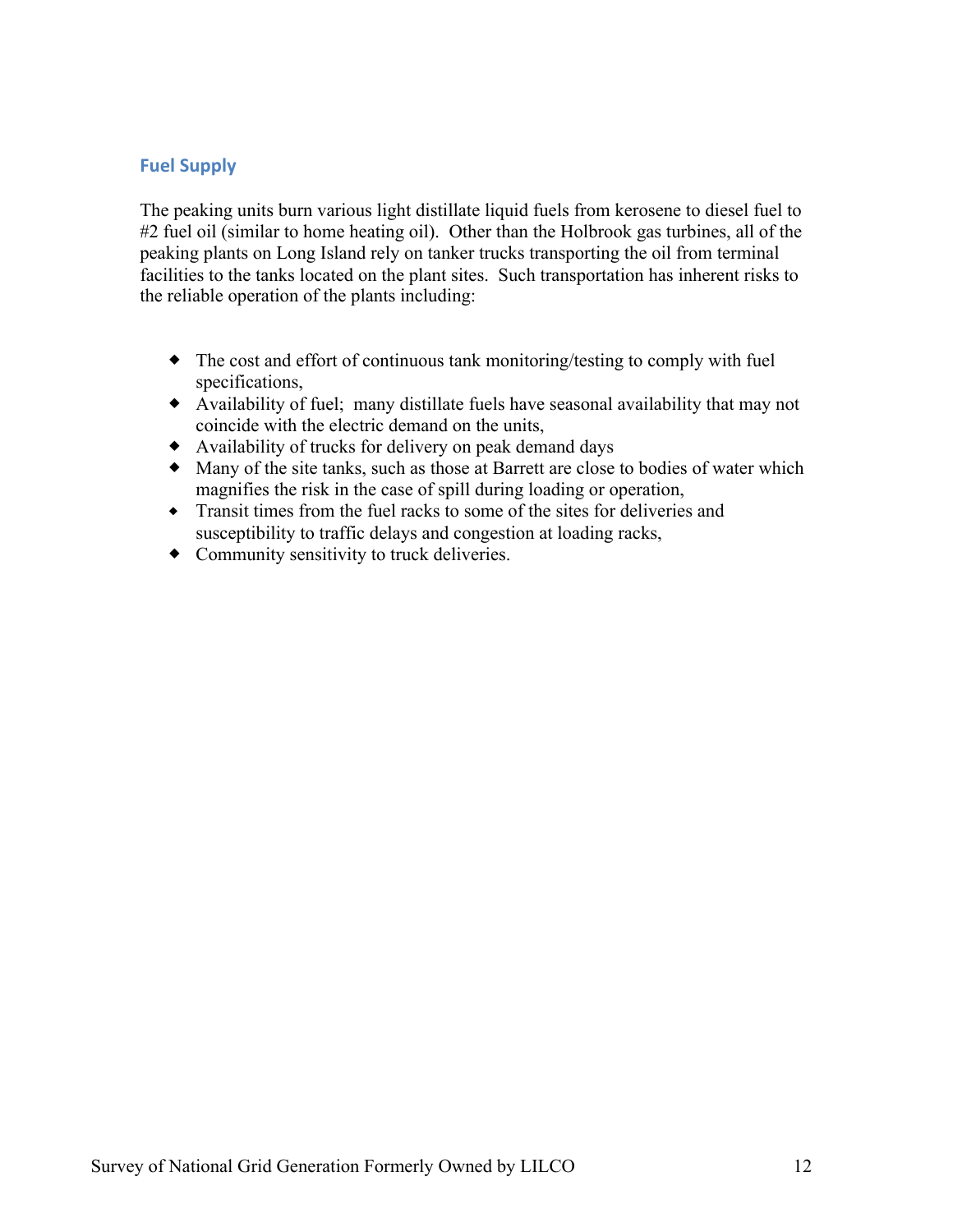# **Appendix A – Former LILCO Plant Descriptions**

**Base Load Stations (including peaking units co-located)** 

#### **E.F. Barrett**

 located on Barnum's Channel in the Town of Hempstead, Nassau County. The site 1963 (Unit 2), respectively. Each unit has a nominal generating capacity of 192.5 MW. The E. F. Barrett Power Station is a natural gas/oil-fired steam electric-generating facility contains two steam units (Units 1 and 2), which became operational in 1956 (Unit 1) and An industrial steam boiler is maintained on site for building heat, heat tracing of piping, fuel oil tank farm heating and atomization of liquid fuels during liquid fuel operation. In addition to the two steam units, there are 12 gas turbine-generators (four of which Pratt and Whitney GG4 twin packs), which began operation between 1970 and 1971, and can produce up to a total of 305 MW to meet system load demands.

Originally, the E.F. Barrett site was planned to have four units. It was determined, however, that Barnum Channel provided insufficient cooling water for four generators and units 3 and 4 were instead developed at Port Jefferson.

 periodic boiler chemical cleaning. The two (2) 192.5 MW turbine/generator boiler sets initially operated burning coal but have been converted to operate on natural gas, #1, #2 or #6 fuel oils. Coal is no longer used at any Long Island power plant. As energy recovery measures, the boilers can be fueled with waste oil generated on and off site as well as the natural gas liquids from the main gas scrubber. Finally they incinerate citrosolv, a boiler cleaning solution, following

#### **Northport**

 Northport, Suffolk County. The four generating units became operational between 1967 and 1977. In addition, a nominal 13 MW GE Frame 5 black start gas turbine is The Northport Power Station is a 1,522 MW natural gas/oil fired steam electric generating facility, consisting of four (4) 388 MW nominal turbine/generator boiler sets on a 250 acre site. The site is located on the north shore of Long Island in the Village of maintained on site to meet load demand and emergency power requirements.

 The Steam plant operates on pipeline natural gas, #1, #2, or #6 residual fuel oil. In addition, these boilers burn waste oil generated on site and at other company facilities for energy recovery, and incinerate citrosolv, a boiler cleaning solution, following boiler chemical cleaning.

 accommodated. There are five (5) main tanks on shore used for storing #6 fuel oil, Fuel oil for the steam plant is delivered from tankers via an offshore terminal in Long Island Sound that is approximately two miles from the site. This is a unique facility for Long Island. With 45 feet of water at mean low water very large tankers can be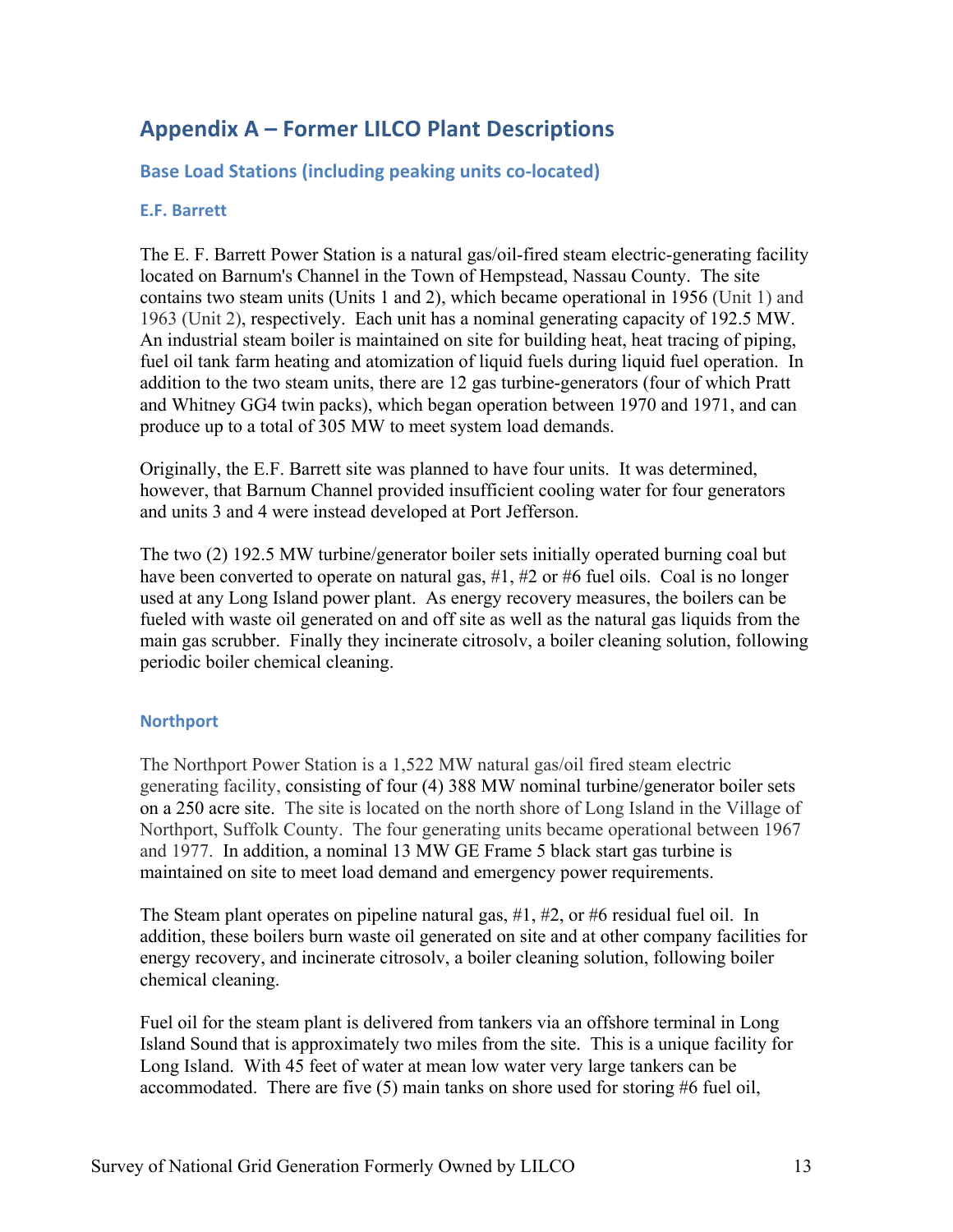ranging from 13,524,000 to 27,035,000 gallons. Total storage at the site is 81.0 million gallons.

 Iroquois metering and emergency vent system is located onsite. A National Grid pressure The Iroquois interstate gas pipeline line crosses onto Long Island at Northport. An regulator and gas heater facility supplies natural gas to each Northport unit via an individual unit meter and control station*.* 

### **Port Jefferson**

 This facility consists of two active 191.5 MW steam electric boilers, Units 3 and 4, which 5 gas turbine, which provides emergency restart power in the event of a failure in the electric grid and also provides additional capacity to the grid during peak load days. The which is on the north shore of Long Island. Net generation for units 3 and 4 is 383 MW. operate on either natural gas or #6 residual fuel oil, and a 12 MW "black start" GE Frame station is situated on 64-acre site on the southwestern shore of Port Jefferson Harbor,

The steam plant Units 3 and 4 operate on pipeline natural gas,  $\#1, \#2$ , or  $\#6$  residual fuel oil. They were initially fueled by coal but the use of coal has been discontinued. In addition, these boilers burn waste oil generated on site for energy recovery, and incinerate citrosolv, a boiler cleaning solution, following boiler chemical cleaning.

A fuel unloading dock facilities located on Port Jefferson Harbor allow barges to unload fuel oil to an onsite fuel tank farm consisting of four tanks. The fuel storage tanks in the tank farm are equipped with odor eliminating equipment due to the odor impact on the residents of the Village of Poquott, which is immediately adjacent to the plant.

Natural gas is supplied to the site by a National Grid Energy Delivery pipeline extension.

### **Peaking Plants**

#### **East Hampton**

#### **Description**

 large diesel engine-generators. These units are intended to meet regional load demand East Hampton gas turbine Facility is located in the Town of East Hampton in the County of Suffolk. This facility consists of a single Pratt and Whitney GG4 gas turbine and three and emergency power requirements. The facility is intended for unmanned operation. The site is periodically inspected by a roving regional operator.

#### **Glenwood**

#### **Description**

 Town of North Hempstead in the County of Nassau. The steam plant was retired in June The Glenwood Gas Turbine Facility is located adjacent to the former steam plant in the 2012.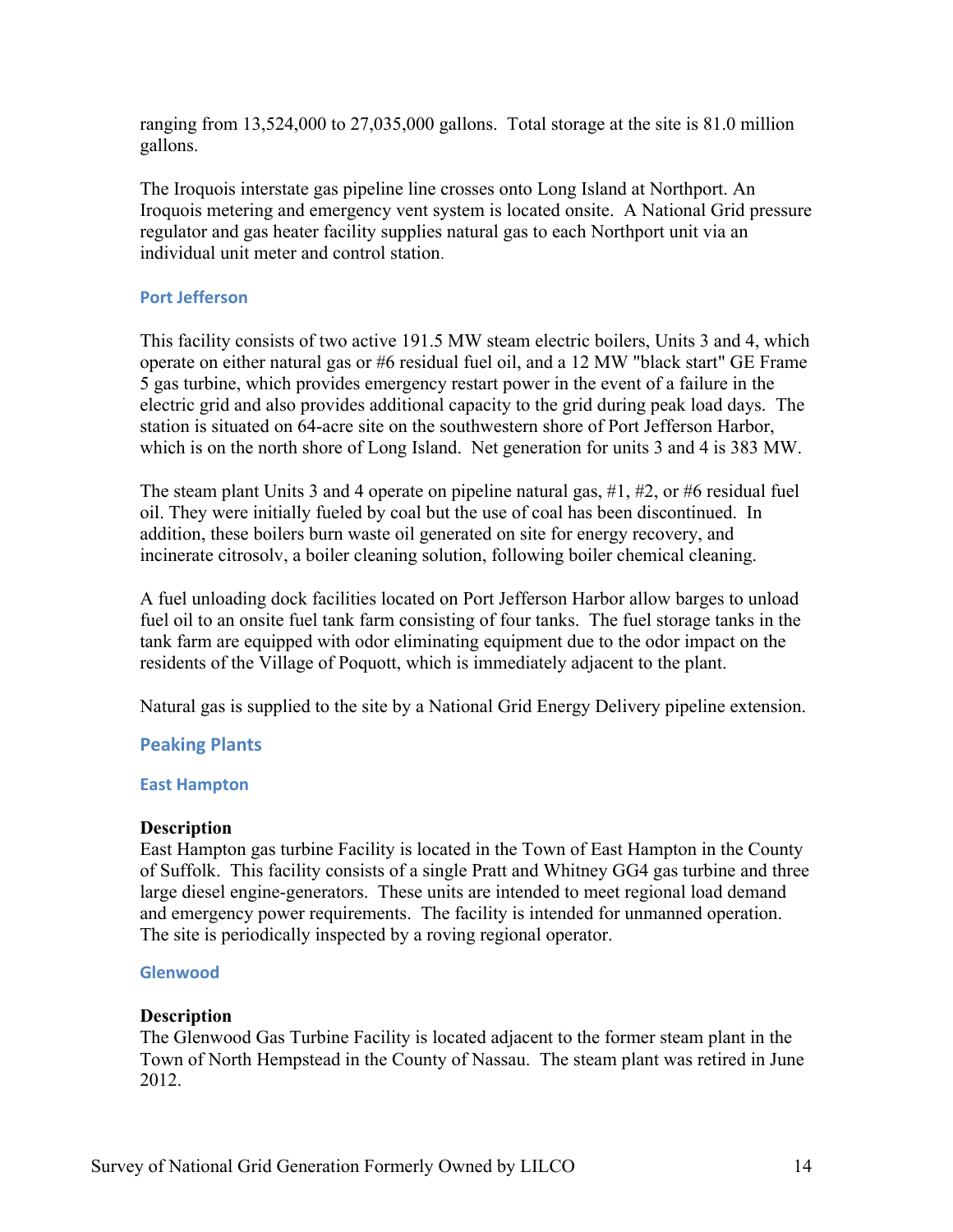support the Long Island electric distribution system. These two gas turbines were The Glenwood Gas Turbine Facility consists of two 50 MW General Electric Frame 7C engines designed to provide power to supply peak generation capacity, as required to originally GE Frame 7Bs and were upgraded to GE Frame 7Cs.

Additionally on site there is a GE Frame 5 gas turbine with an output of 15MW nominal black start combustion turbine originally for the steam plant as well as load demand and emergency power requirements. Now it is strictly for load demand and emergency power requirements.

 The units burn liquid fuel distillate. Fuel delivery is either by barge or truck. There is a barge unloading facility at the site.

#### **Holtsville**

 of Suffolk. The site consists of ten gas turbine generators, each of which contains two The Holtsville Gas Turbine Facility is located in the Town of Brookhaven in the County engines per generator. The engines are Pratt and Whitney GG4C1 and GG4C1D engines. The exhaust gases from the engines expand and drive a Free Turbine. This turbine drives the electrical generator and mechanical pump.

 The site operates on liquid fuel (kerosene). The fuel is is transferred directly to the combustion turbines by underground pipeline from the Northville off site tank farm.

#### **Shoreham and Wading River**

#### **Description**

The facility is located in the Town of Brookhaven in the County of Suffolk. This facility consists of a five (5) combustion turbines maintained on the site to meet load demand and emergency power requirements to support the Long Island distribution system.

The Shoreham portion of the site, which is adjacent to the former Shoreham Nuclear plant, has a GE Frame 7C machine and a Pratt and Whitney GG4.

The Wading River portion has 3 GE Frame 7EA machines.

 The units operate on liquid fuel with storage on the site. Fuel is delivered via tanker truck to the facility.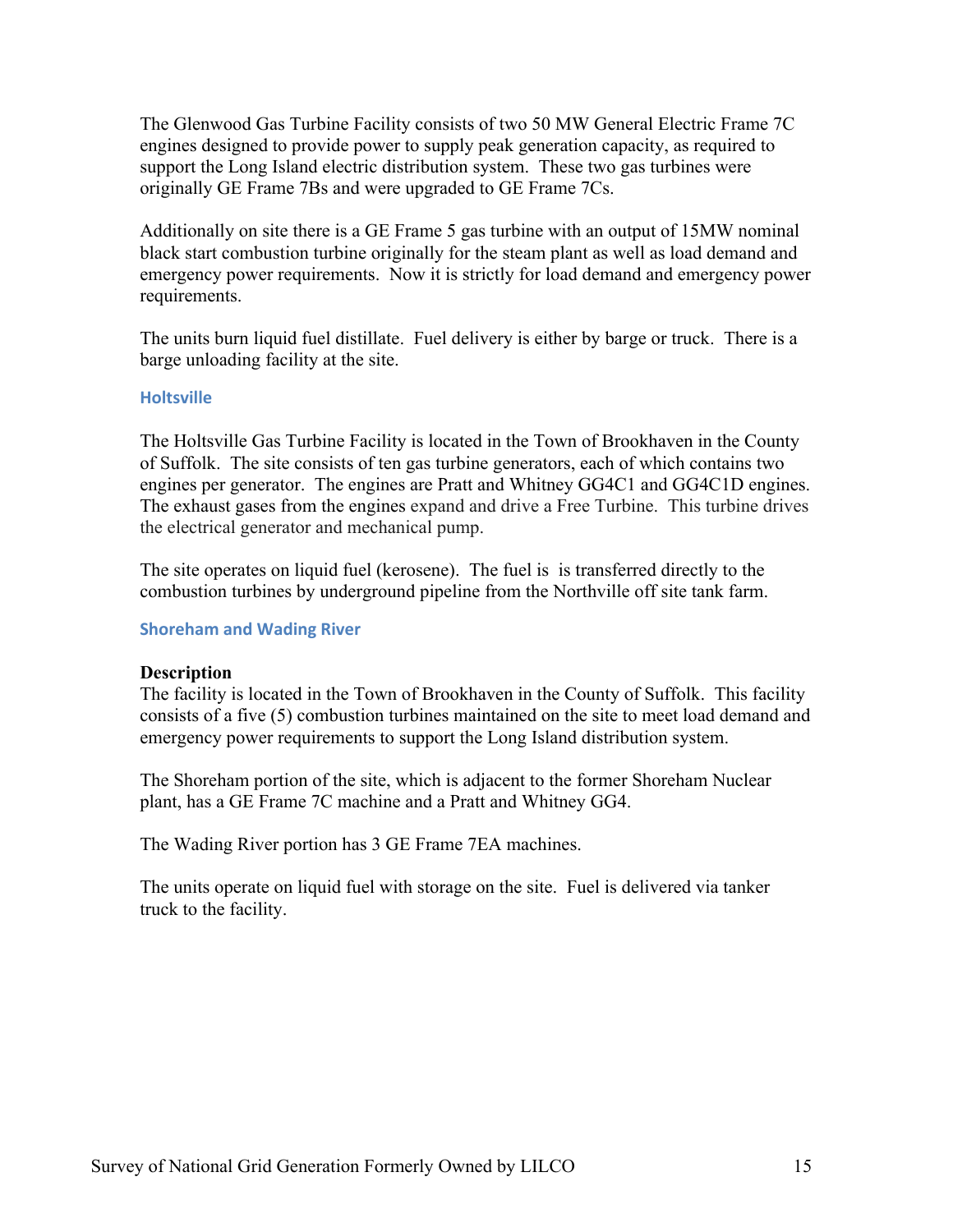#### **Southampton**

This unit is a black start GE Frame 5 gas turbine designed to supply peak generation capacity as required to support the Long Island electric distribution system. The facility is intended for unmanned operation. A roving regional operator periodically inspects it.

 The units operate on liquid fuel with storage on site. Fuel is delivered via tanker truck to the facility.

#### **Southold**

 This site consists of a single GE Frame 5 "Black-Start" gas turbine designed to supply system. The facility is intended for unmanned operation. A roving regional operator peak generation capacity as required to support the Long Island electric distribution periodically inspects it.

 the facility. The units operate on liquid fuel with storage on site. Fuel is delivered via tanker truck to

#### **West Babylon**

 demand and emergency power requirements to support the Long Island electric distribution system. The unit was originally installed as an area protection generator. distribution system. The unit was originally installed as an area protection generator. The facility is intended for unmanned operation. A roving regional operator periodically The facility consists of a single GE Frame 7C gas turbine maintained on site to meet load inspects it.

 The unit operates on liquid fuel with an onsite storage tank. Fuel is delivered via tanker truck to the facility.

This gas turbine was originally a GE Frame 7A that was upgraded to a 7C.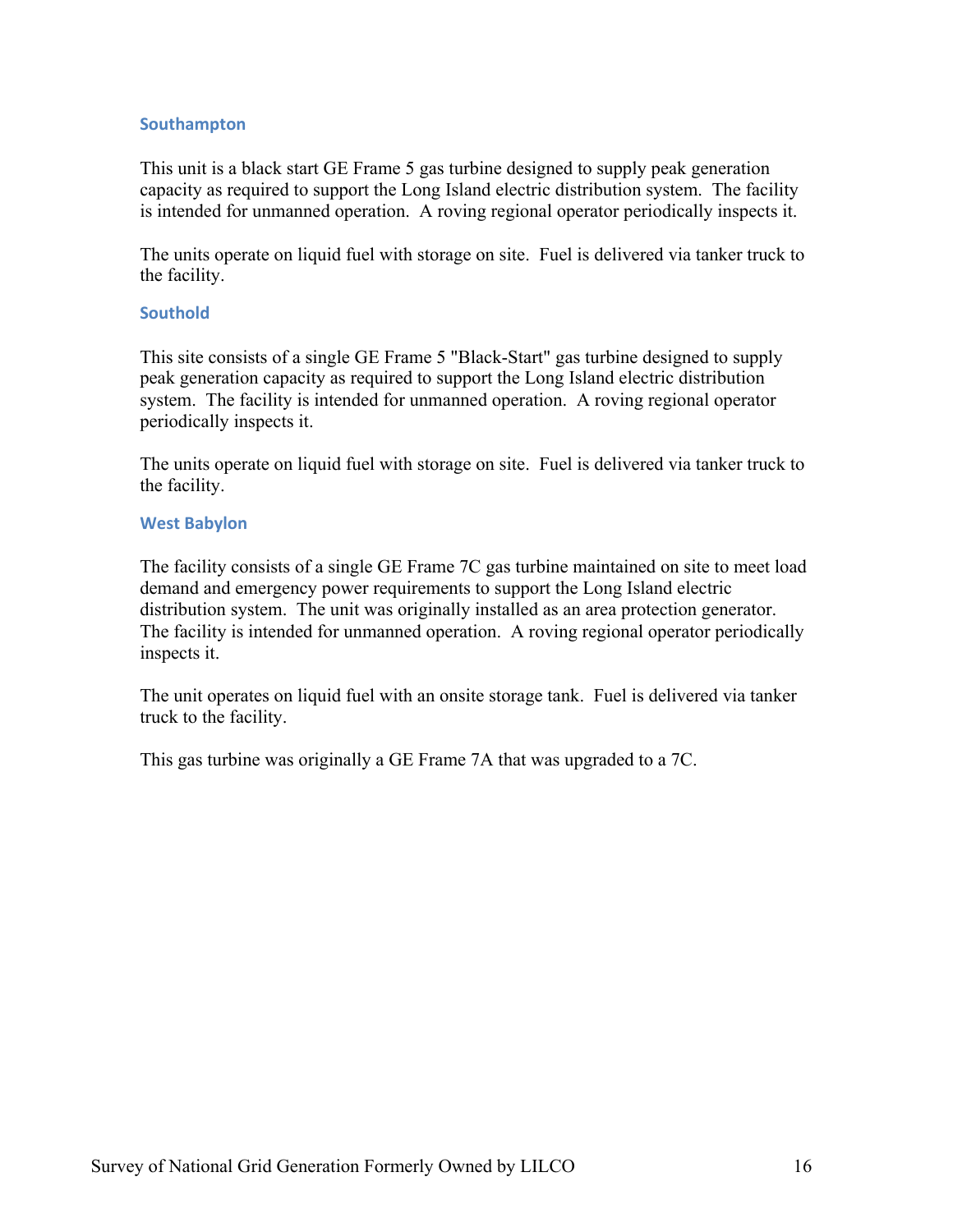# **Glossary**

- DCS Distributed Control System
- GE General Electric
- HRSG Heat Recovery Steam Generator

MK - Mark

MW – Megawatt

NOAA – National Oceanic and Atmospheric Administration

NYCRR – New York Code Rules and Regulation

NYDEC – New York Department of Environmental Conservation

OEM – Original Equipment Manufacturer

PSD – Prevention of Significant Deterioration - prevent significant environmental impacts on "attainment areas" from large industrial sources of air pollution.

USEPA – United States Environmental Protection Agency

SPDES – State Pollutant Discharge Elimination System